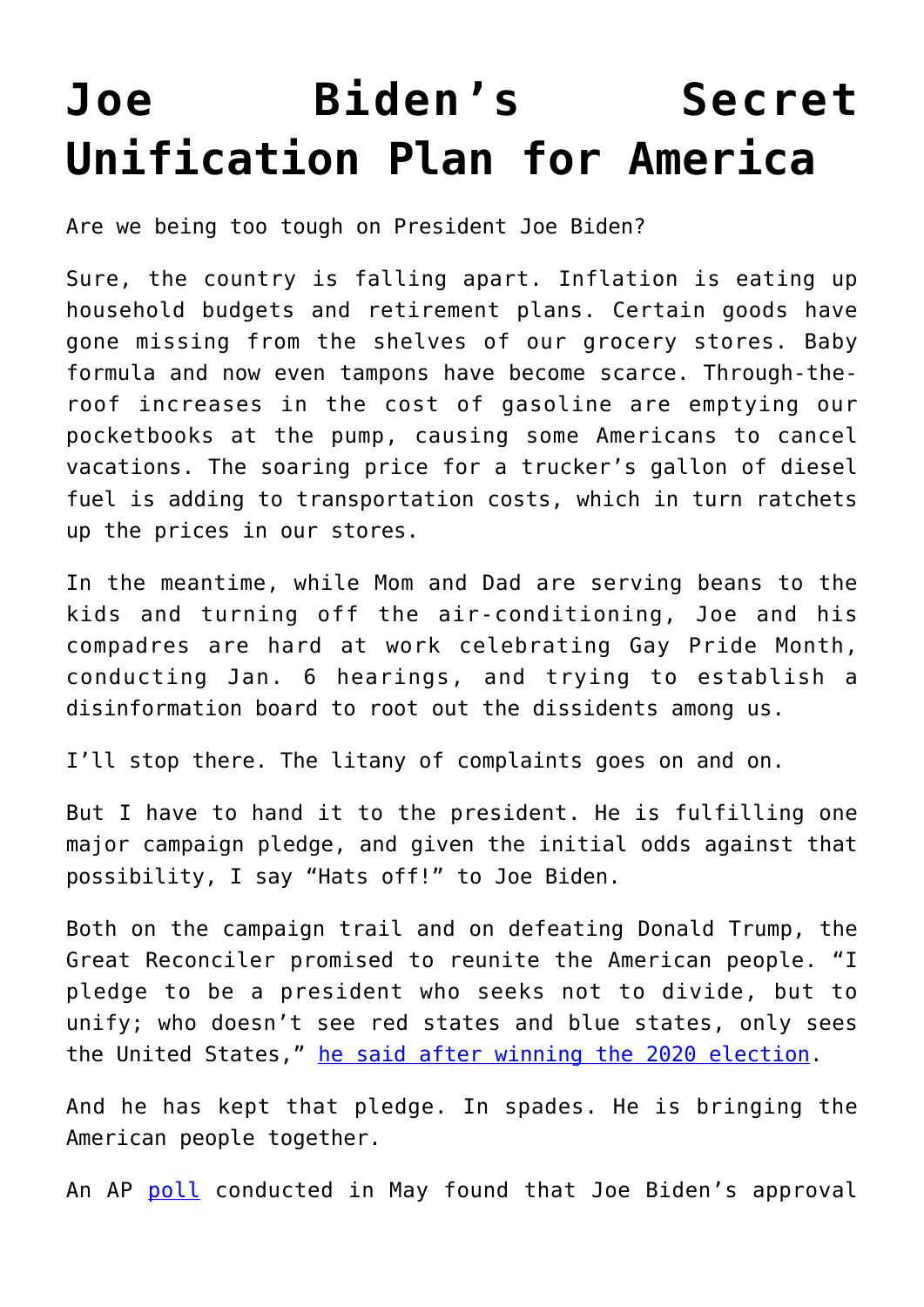rating among American voters was only 39 percent. The same poll found that only about 20 percent of Americans thought the country was headed in the right direction or that the economy was good.

As is expected, those citizens who disapprove of this presidency include large numbers of Republicans. But those Republicans are increasingly joined by Democrats, including those once regarded as stalwarts of that party: blacks, Hispanics, and women.

In addition, the richest person in the world, Elon Musk, recently walked away from the party of Biden, declaring he would vote for Florida's Gov. Ron DeSantis should that Republican run for president. Musk also cast a vote for Republican Mayra Flores in a special congressional race in South Texas. In a district that had voted Democrat for over 150 years, Flores [won](https://www.texasmonthly.com/news-politics/mayra-flores-wins-republicans-south-texas/) that contest with 51 percent of the vote. Once again, we see President Biden's secret efforts to end divisions among Americans at work!

We often hear that Americans are divided as never before, that we are on the brink of civil war or that the country is in danger of breaking apart into Blue- or Red-state enclaves. But if President Biden's big tent—his "Let's Go Brandon" secret strategy—works, we should thank our lucky stars for this man's self-sacrifice for the greater good. Let's remember to also give credit for this heroic reunification effort to officials in his administration and to certain members of Congress.

This is truly the strategy of a grand master. As the old saying goes, misery loves company, and President Biden and his gang, obviously familiar with that adage, have made sure there is plenty of misery so as to attract plenty of company. I'm telling you, the man is a genius.

So, the next time you feel inclined to join your friends in slamming Joe Biden, pause first to raise a glass and offer a